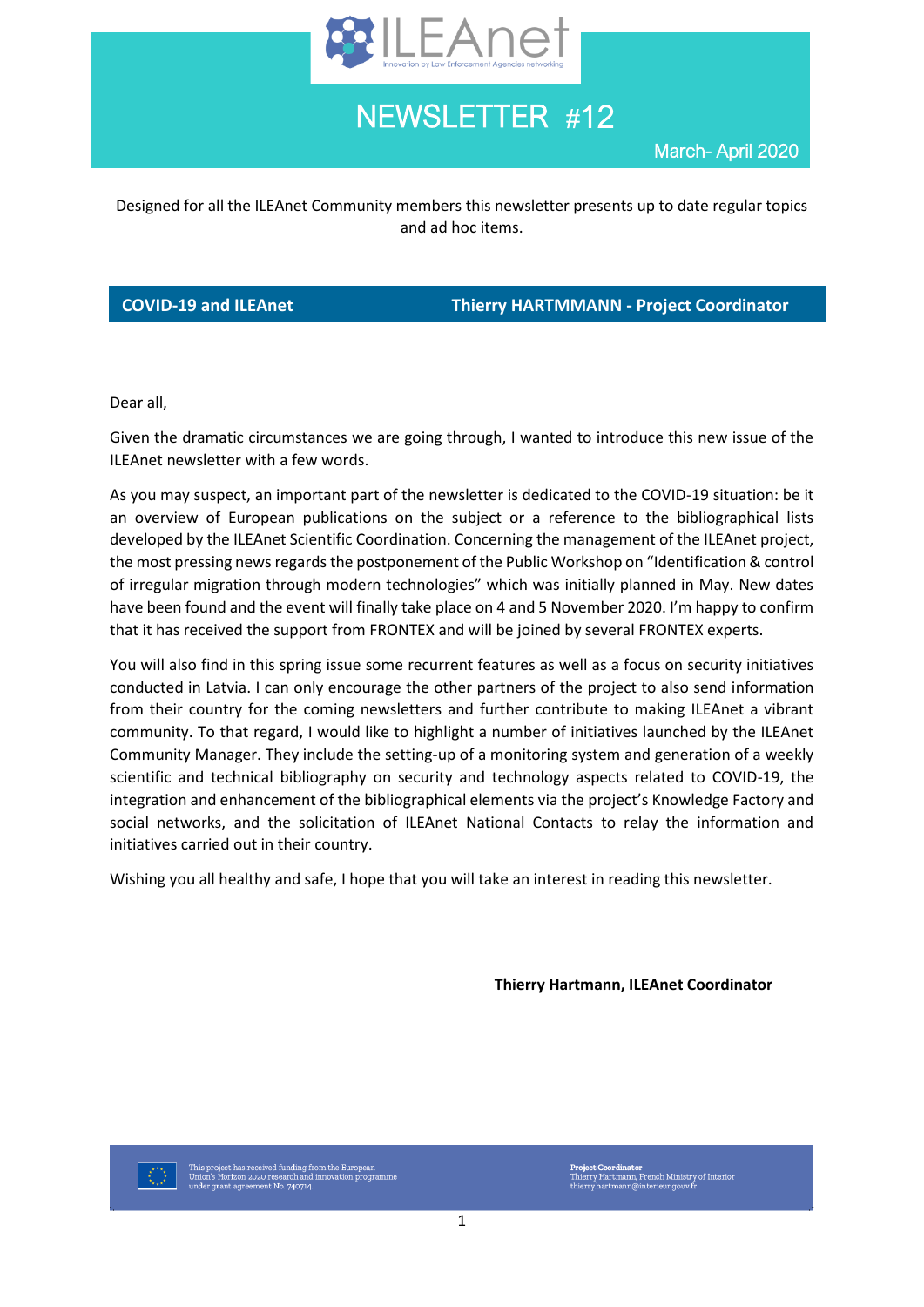

The company "KANTAR" [https://www.tnsglobal.com](https://www.tnsglobal.com/) arranged research/questionnaire in Latvia asking people to inform how they evaluate the work of different authorities/institutions/ agencies during

| Policija – viena no labāk vērtētākajām institūcijām Latvijā<br>ārkārtējās situācijas laikā                                  |                  |
|-----------------------------------------------------------------------------------------------------------------------------|------------------|
| CIK JŪS ESAT APMIERINĀTS AR DAŽĀDU LATVIJAS INSTITŪCIJU UN DIENESTU<br>DARBU KORONAVĪRUSA IZPLATĪBAS IEROBEŽOŠANAI LATVIJĀ? |                  |
| Băze: Latvijas iedzīvotāji vecumā no 18 līdz 60 gadiem, n=800                                                               |                  |
| loti neapmierinäts                                                                                                          | loti apmierināts |
| Neatliekamās medicīniskās palīdzības dienests                                                                               | 8,1              |
| Slimibu profilakses un kontroles centrs                                                                                     | 7,4              |
| Slimnīcas, poliklīnikas, ārstu prakses                                                                                      | 7,1              |
| Policija                                                                                                                    | 7,0              |
| Diâna Lükina. Trešdiena, 2020. gada 15. aprīlis, 09:38                                                                      |                  |

COVID-10 pandemic. Research done on 14 April 2020. The Latvia Police was among the most highly evaluated institutions and got 4th place with 7,0 points (out of 10). On the 1st place is – Medical Emergency Service with 8,1 points; 2nd – is Centre for Disease Prevention and Control (CDPC) of Latvia with 7,4 points and on the 3rd place-Hospitals, Ambulances, General Practitioners with 7,1 points.

# **Latvia extends the participation of its five civilian experts to the OSCE Special Monitoring Mission to Ukraine**



The OSCE Special Monitoring Mission (SMM) to Ukraine was deployed on 21 March 2014 to monitor the implementation of the Minsk agreements and to promote peace and security in the conflict zone. Latvian civilian experts have been participating in the mission since its beginning. In view of the international role of the mission, it is important to ensure it works also during the COVID-19 pandemic.

To ensure the functioning of international missions during the COVID-19 pandemic, civilian experts are performing their duties at the office, in the field and remotely via telework arrangements.

[https://www.mfa.gov.lv/images/uploads/infografiki/lv\\_misijas\\_2020-04-eng.jpg](https://www.mfa.gov.lv/images/uploads/infografiki/lv_misijas_2020-04-eng.jpg)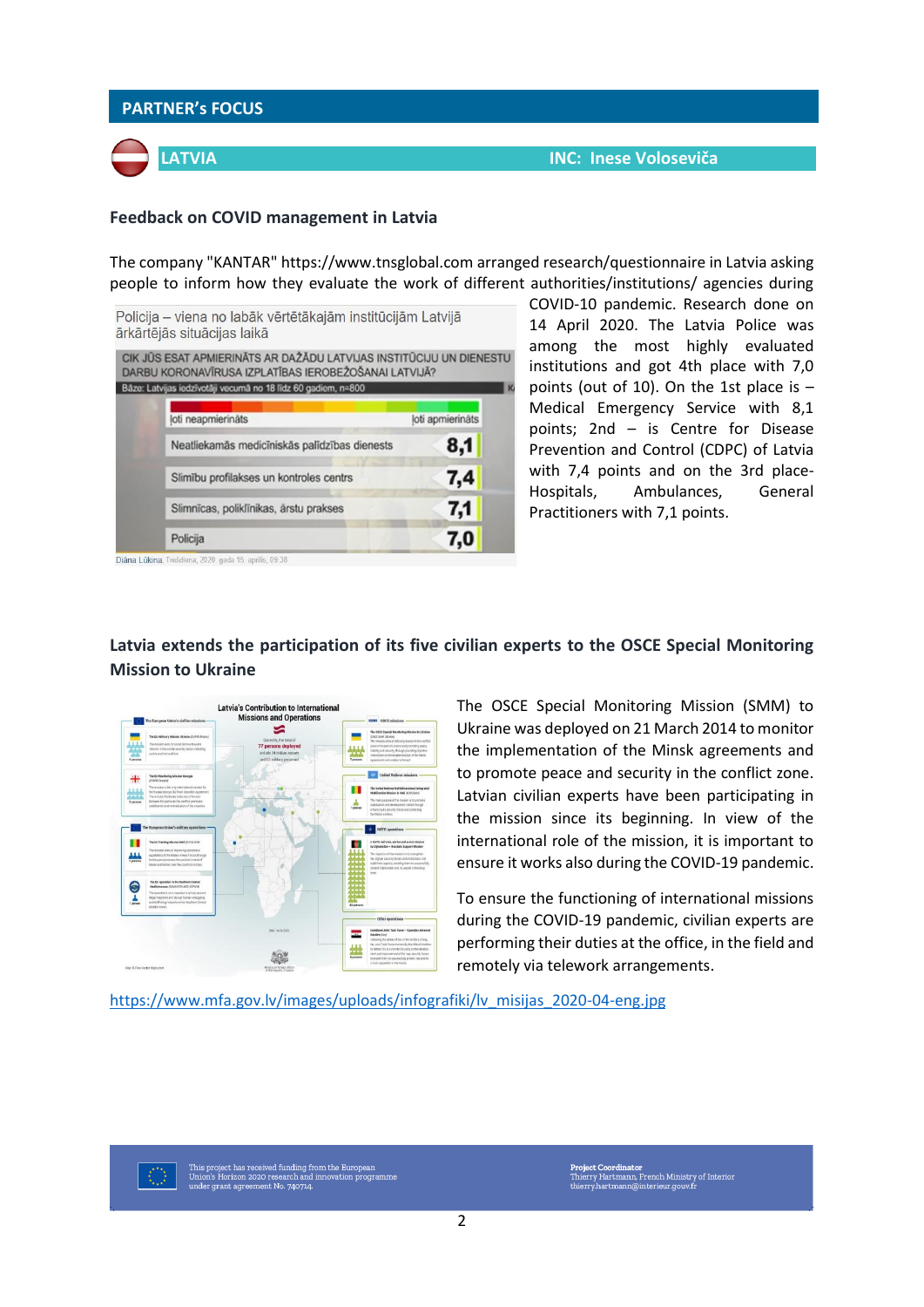**Baltic and Nordic Foreign Ministers underline the importance of regional cooperation in an exit strategy for the COVID-19 crisis**



On 8 April 2020, the Minister of Foreign Affairs, Edgars Rinkēvičs, took part in a video conference of the Ministers of Foreign Affairs of the Baltic and Nordic countries (NB8), in which opinions were shared on the current situation and preventative measures to be taken in coping with COVID-19 as well as regional cooperation in an exit strategy for the crisis.

[https://www.mfa.gov.lv/en/news/latest-](https://www.mfa.gov.lv/en/news/latest-news/65826-baltic-and-nordic-foreign-ministers-underline-the-importance-of-regional-cooperation-in-an-exit-strategy-for-the-covid-19-crisis)

[news/65826-baltic-and-nordic-foreign-ministers-underline-the-importance-of-regional-cooperation](https://www.mfa.gov.lv/en/news/latest-news/65826-baltic-and-nordic-foreign-ministers-underline-the-importance-of-regional-cooperation-in-an-exit-strategy-for-the-covid-19-crisis)[in-an-exit-strategy-for-the-covid-19-crisis](https://www.mfa.gov.lv/en/news/latest-news/65826-baltic-and-nordic-foreign-ministers-underline-the-importance-of-regional-cooperation-in-an-exit-strategy-for-the-covid-19-crisis)

**EUROPE**

Following the Covid-19 health crisis that we are living through, here is a selection of some documents produced by the European Union:

➔ Communication: joint communication to the European parliament , the Council, the European economic and social committee and the regions. Communication on the Global EU response to COVID-19

[https://ec.europa.eu/international-partnerships/system/files/joint-comm-2020-eu-global](https://ec.europa.eu/international-partnerships/system/files/joint-comm-2020-eu-global-response_en.pdf)[response\\_en.pdf](https://ec.europa.eu/international-partnerships/system/files/joint-comm-2020-eu-global-response_en.pdf)

- → eHealth Network Mobile applications to support contact tracing in the EU's fight against COVID-19. Common EU Toolbox for Member States [https://ec.europa.eu/health/sites/health/files/ehealth/docs/covid-19\\_apps\\_en.pdf](https://ec.europa.eu/health/sites/health/files/ehealth/docs/covid-19_apps_en.pdf)
- → EC information, Joint European Roadmap towards lifting COVID-19 containment measures [https://ec.europa.eu/info/sites/info/files/communication\\_](https://ec.europa.eu/info/sites/info/files/communication_-_a_european_roadmap_to_lifting_coronavirus_containment_measures_0.pdf) a european roadmap to lifting coronavirus containment measures 0.pdf

➔ FRONTEX - COVID-19 Restrictions:

In response to COVID-19, national governments have introduced a series of restrictions to slow the spread of the virus. Below is a map showing various constraints implemented by countries across Europe



<https://frontex.europa.eu/media-centre/news-release/covid-19-restrictions-4IdY3J>

ct has received funding from the European<br>prizon 2020 research and innovation programme<br>nt agreement No. 740714.

Project Coordinator<br>Thierry Hartmann, French Ministry of Interior<br>hierry.hartmann@interieur.gouv.fr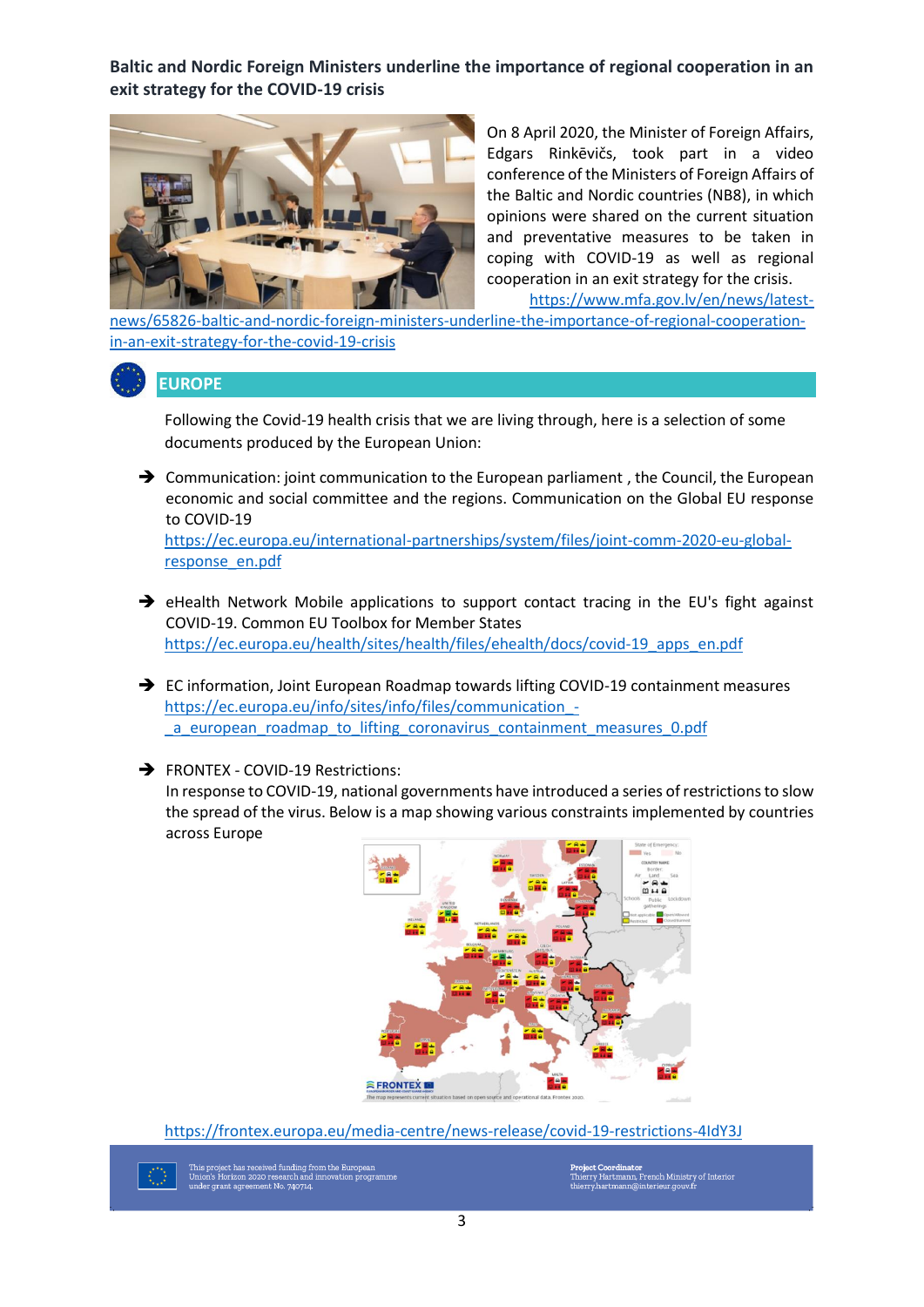We are pleased to announce the new dates for the 3rd ILEAnet Public Workshop dedicated to:

## **"Identification & control of irregular migration through modern technologies"**

- **→** Registration of illegally entering thirdcountry nationals
- **→** Monitoring of pre-frontier areas
- $\rightarrow$  Exploitation of public information system

The event will take place on 4-5 November 2020 in Warsaw, Poland. It's important that LEA practitioners are well represented to share best practices and discuss their innovation needs to the security research community for the control of irregular migration.







**Registration:** Let your National ILEAnet Contact know about your interest (details can be found on the ILEAnet public website)!

Are you a LEA practitioner, a solution provider or an academic dealing with illegal migration-related issues in your line of work? Would you be interested to participate to the third ILEAnet Public Workshop?

Please, keep 4-5 November 2020 in your diary and let your National ILEAnet Contact know about your interest (details can be found on the [ILEAnet public website\)](https://www.ileanet.eu/)!

Registrations will start on **1 September 2020 and** agenda will be communicated soon!

## **SECURITY AND CORANAVIRUS BIBLIOGRAPHY**



The ILEAnet team offers you every week a bibliography focusing on safety and technology aspects related to the COVID--19 pandemic. Feel free to use them and share innovative ideas, news and tools in the knowledge factory which will be able to help partners.

## **Knowledge Factory ILEAnet**

**<https://ileanet.eurtd.com/groups/profile/109443/ileanet-knowledge-factory>**



Project Coordinator<br>Thierry Hartmann, French Ministry of Interior<br>thierry.hartmann@interieur.gouv.fr